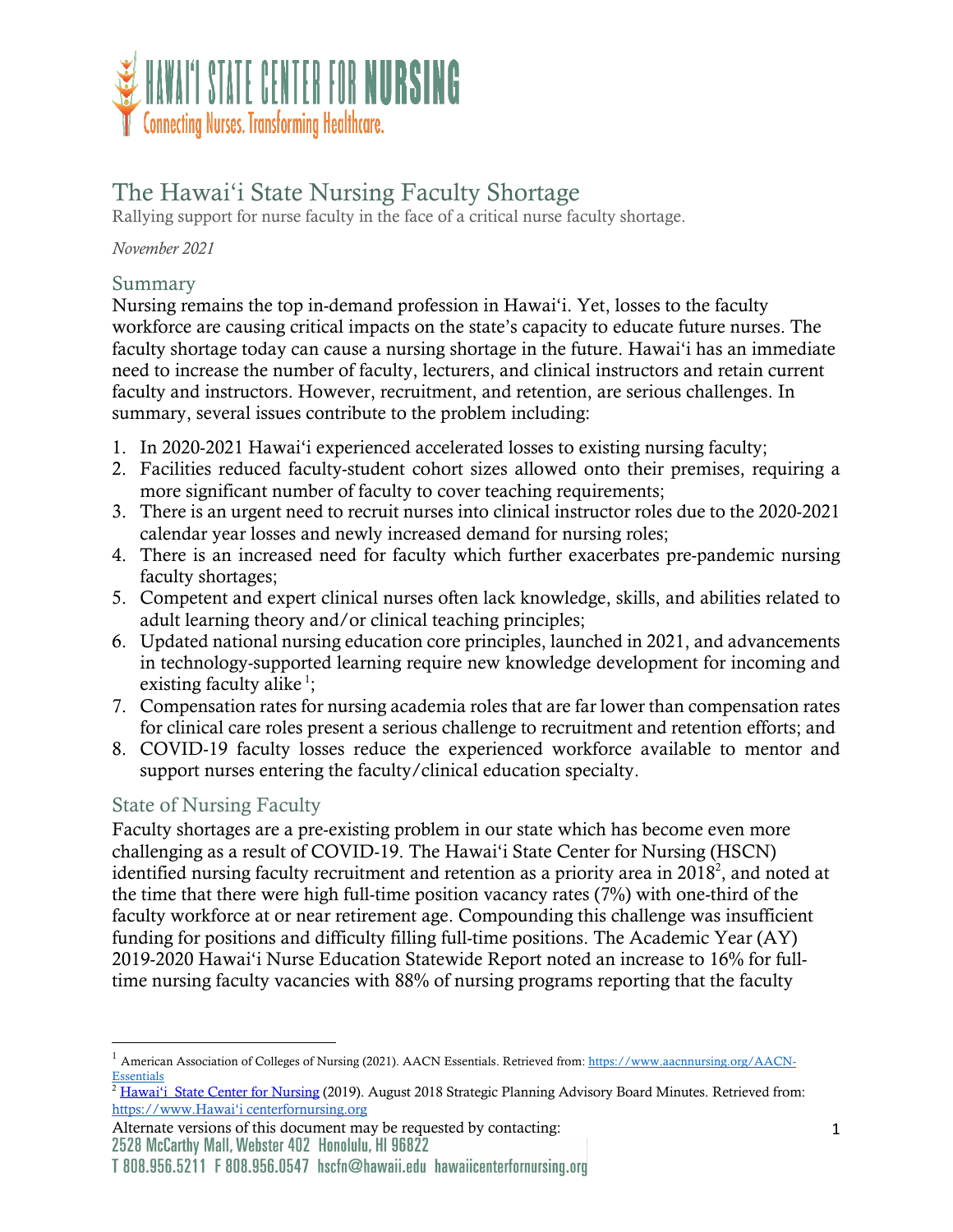shortage "adversely impacted the functioning of their existing programs" (page 8).  $3$  The shortage meant that the Hawai'i-based nursing schools were limiting their enrollment due to faculty shortages. In addition, the vacancies reported in AY 2019-2020 were further exacerbated by the start of the Fall 2021 semester signaling an alarming trend.

As reported by Gallup<sup>4</sup>, both working- and retirement-aged women are leaving the workforce as a result of COVID-19. The International Council of Nurses<sup>5</sup> and the American Nurses Association<sup>6</sup> report similar findings. HSCN's own workforce research finds that nursing faculty are disproportionately female or of retirement age. It is clear that our local nursing faculty share similarities with the nursing population that is exiting the workforce.<sup>7</sup> To this point, in the summer of 2021, deans and directors reported even more losses to their workforce. Half of the local schools of nursing reported faculty vacancies at 50% or greater, two of which have one-quarter of their funded faculty positions unfilled. Only one school indicated a complement of full faculty. Nearly all schools reported that faculty are working overload to cover didactic and clinical instruction needs. Two universities reported deans or administrative nursing faculty (nursing leadership) covering teaching responsibilities; all nursing leadership at the community college level teach and support organizational needs.



*Figure 1 Faculty and Instructor Distribution by School Type7*

#### Many schools lost funding for positions newly vacant between Academic Year (AY) 20-21 and AY 21-22. All schools have stated difficulty recruiting for open positions that have

<sup>3</sup> Hawai'i State Center for Nursing. (2021). *Hawai'i State Nurse Education Capacity Report, Academic Year 2019-2020*. https://www.Hawai'i centerfornursing.org

<sup>4</sup> Rothwell, J. and Saad, L. (2021). *How Have U.S. Working Women Fared During the Pandemic?* Gallup. Retrieved from: https://news.gallup.com/poll/330533/working-women-fared-during-pandemic.aspx

<sup>5</sup> International Council of Nurses. (2021). Policy Brief: The Global Nursing Shortage and Nurse Retention. Retrieved from: https://www.icn.ch/sites/default/files/inline-files/ICN%20Policy%20Brief\_Nurse%20Shortage%20and%20Retention.pdf

<sup>6</sup> American Nurses Foundation. (2021). American Nurses Foundation Releases Comprehensive Survey About Nurses. Retrieved from: https://www.nursingworld.org/news/news-releases/2021/american-nurses-foundation-releases-comprehensive-surveyabout-nurses/

<sup>7</sup> Communication from all Hawaii in-state schools of nursing. June 2021-November 2021.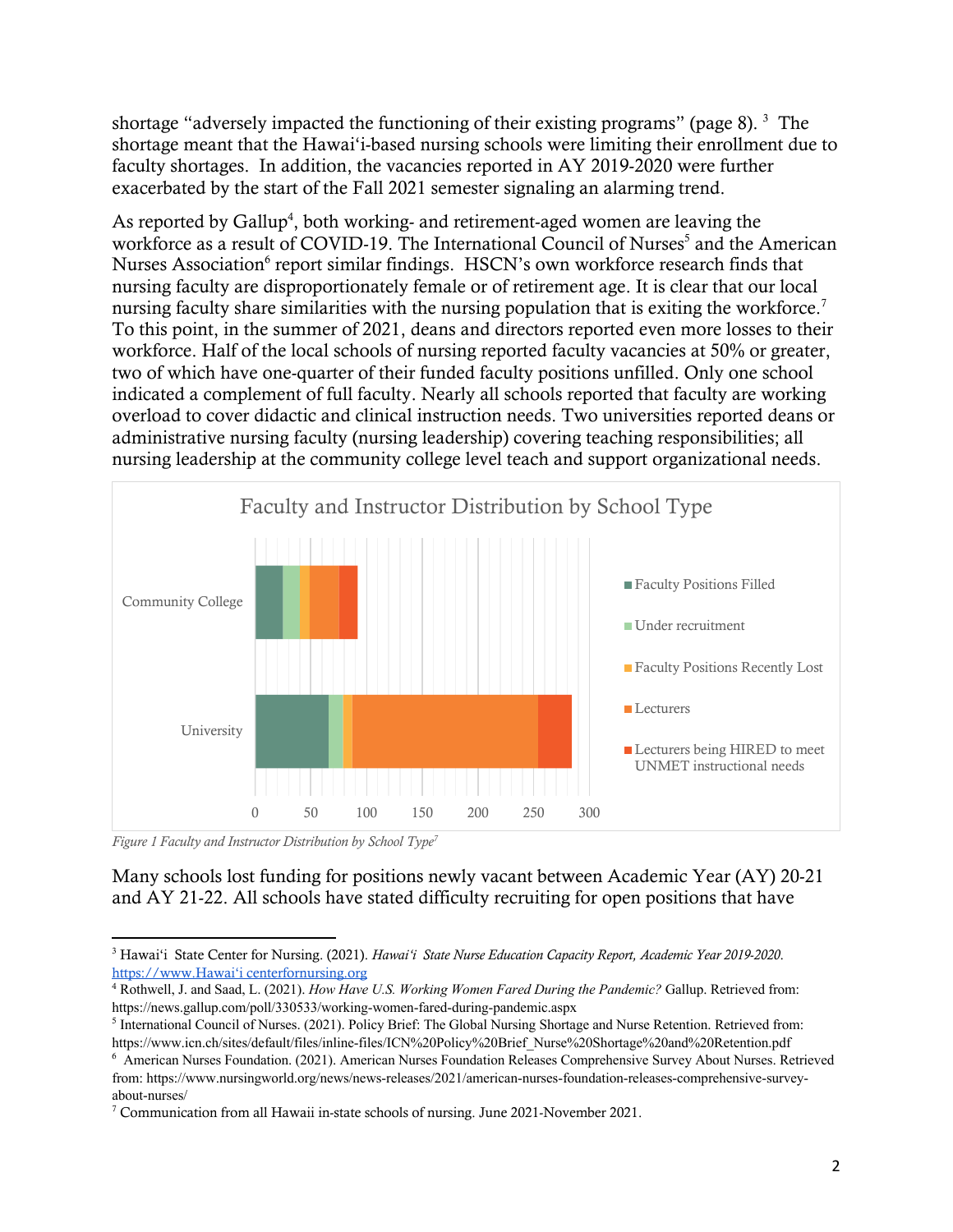

funding. All schools noted they are hiring more instructors to fill increased clinical instruction needs, and all but one school use lecturers to cover unmet didactic instructional needs.

*Figure 2 2021 Fall Admission Rate as Compared to Percent of Faculty Positions Filled<sup>7</sup>*

The number of faculty vacancies had a direct impact on the admission rate of new students to nursing programs. Overall, schools reported admitting only 62% of the students as compared to the prior academic year. In particular, one community college has a faculty vacancy rate over 50%, and, as a result, it suspended Fall 2021 admissions for the only licensed practical nurse program on the island and decreased its associate degree in nursing program by half. The enrollment suspension resulted in a 75% reduction in admissions for Fall 2021 for this program. Enrollment reductions will remain in effect until the college can resolve its faculty shortages. In addition, in order to meet current teaching demands, nearly one third of instruction is currently provided by temporary lecturer positions (Figure 3).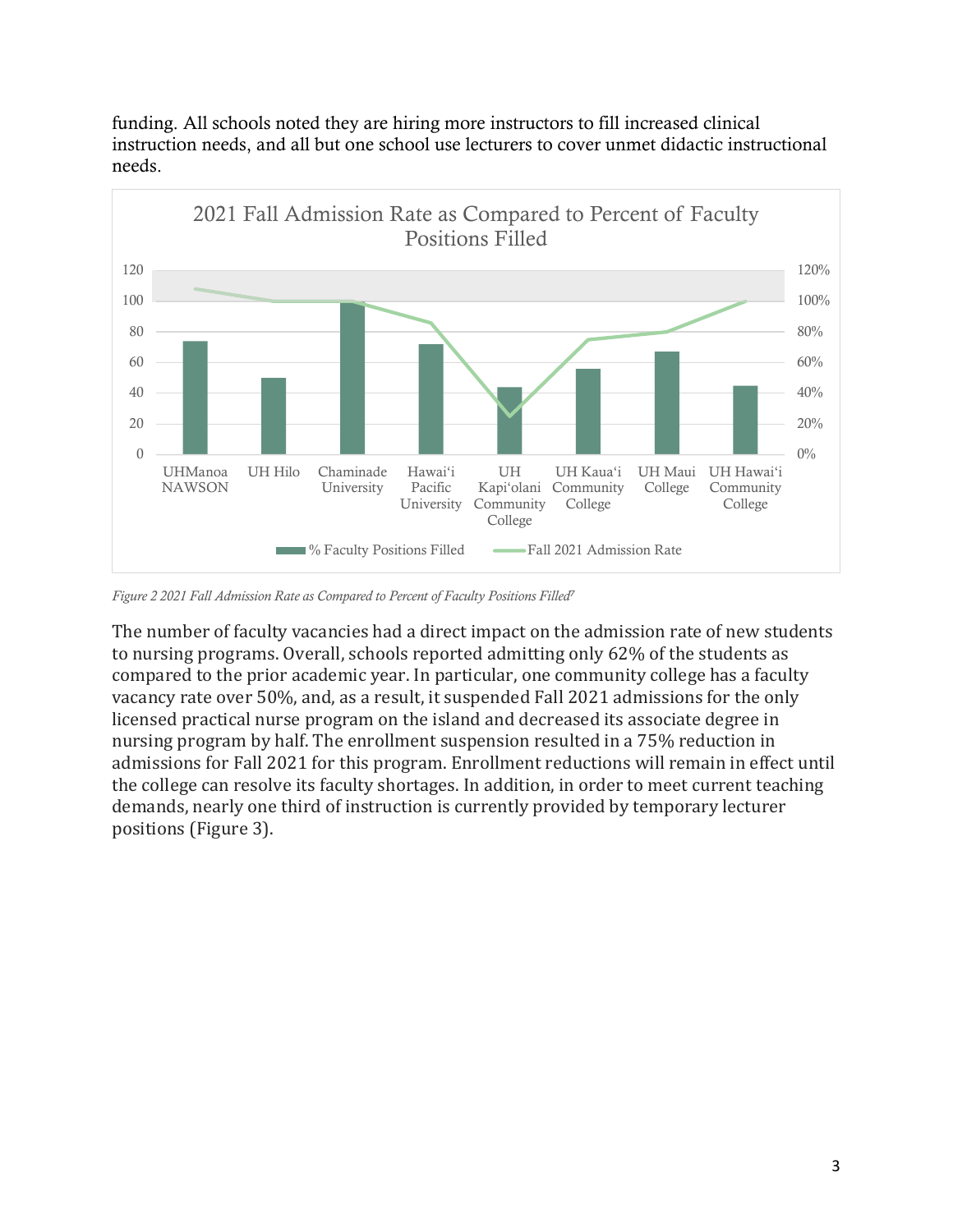

*Figure 3 Distribution of Current Teaching Roles*

The current state of Hawai'i's nursing faculty workforce reflects a substantial increase in vacancies and decrease in funded faculty positions which then causes an increased workload for both existing and novice faculty . At the same time, the state's need to ensure a sufficient supply of incoming nurses is dependent on maintaining nursing student enrollment numbers. The dire state of Hawai'i's shrinking nursing student enrollment is a direct threat to our healthcare system. Maintaining student enrollments despite faculty shortages and the increased need for faculty caused by diminished student ratios further exacerbate untenable faculty workloads, cost, and coordination requirements within each school.

### Contributing Factors

Though demand for nursing roles is consistently high and nursing is currently the most indemand profession, the University of Hawai'i System has decreased funded faculty positions across all campuses as a direct FY21 budget shortfalls. In addition, clinical facilities began reducing their allowable faculty to student ratios for site-based clinical learning from 8:1 to 6:1. COVID-19 caused some facilities to further reduce cohort sizes to a 4:1 ratio. These reductions created an actual need that is 1.5 to 2 times the number of instructors currently employed in clinical instructor roles.

The Oregon Nursing Workforce Center found in exit interviews of nursing faculty that the top factors contributing to nurses leaving faculty positions include unrealistic workload, lack of collegiality, lack of appreciation, and insufficient mentoring (Table 1). Many of these findings from Oregon clearly resonate in Hawai'i.

| Reason               |      | <b>Reason</b>                 | ‰    |
|----------------------|------|-------------------------------|------|
| Low Compensation     | 53.4 | Retirement                    | 13.1 |
| Unrealistic Workload | 38.8 | Lack of Opportunities         | 12.6 |
| Lack of Collegiality | 29.1 | <b>Interpersonal Conflict</b> |      |